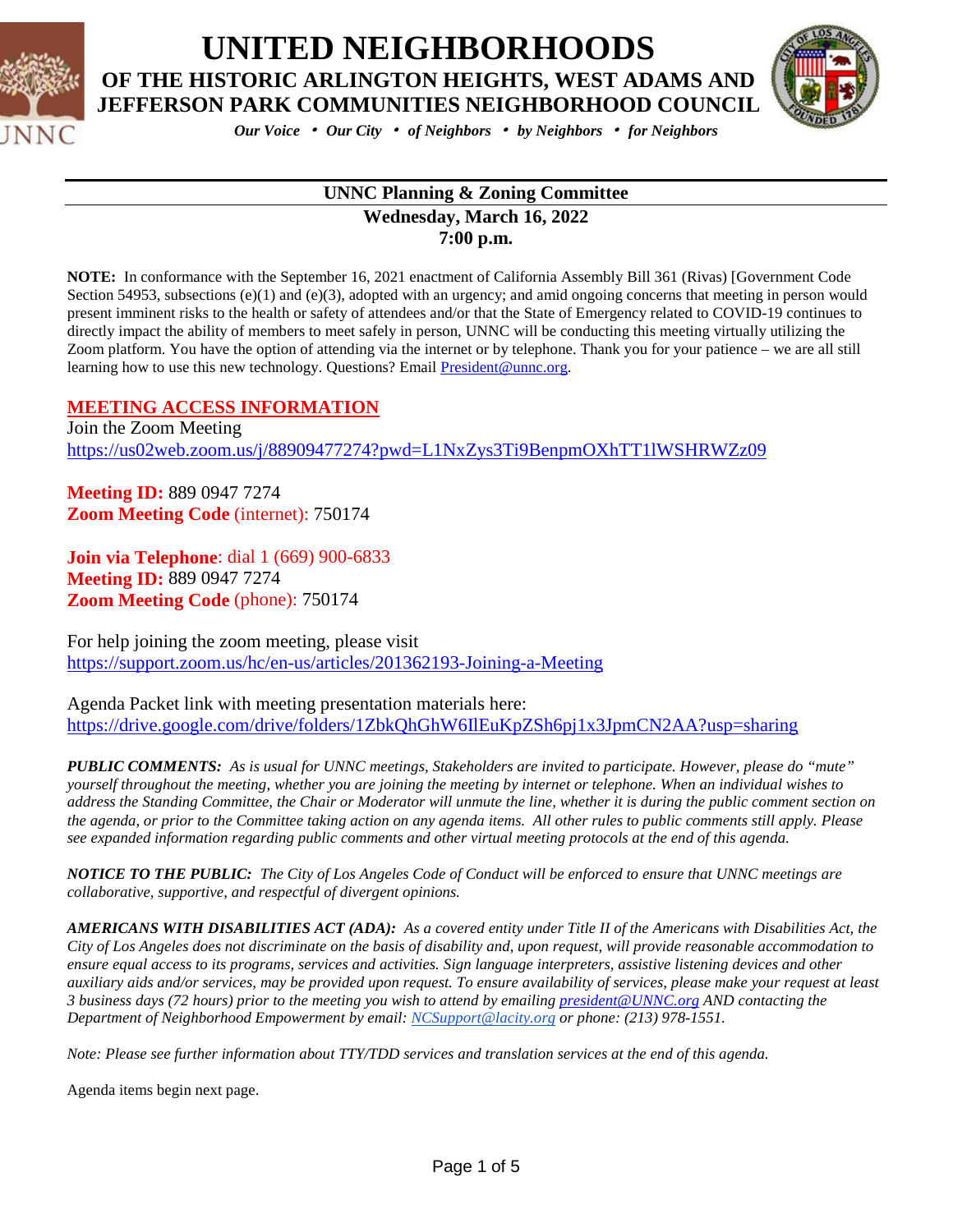



*Our Voice* • *Our City* • *of Neighbors* • *by Neighbors* • *for Neighbors*

### **AGENDA**

1). **Determination to continue to hold meetings virtually**: The Board of Neighborhood Commissioners (BONC) and the Department of Neighborhood Empowerment, with guidance from the Los Angeles City Attorney, have established that BONC has the authority to adopt AB 361 Findings Pursuant to Government Code Section 54953(E)(1)(b)-(c) on behalf of the City's neighborhood councils, and to determine that due to the Covid-19 state of emergency, meeting in person would present imminent risks to the health or safety of attendees. This meeting is being conducted virtually pursuant to that directive.

### 2). **Welcome & Call to Order; Introductions; Approval of the Agenda**

3). **Public Comments** (1-2 minutes per speaker)

#### 4) **Case No. ZA-15227(O)(PA4) + (PA6) dated September 14, 2007 -- Plan Approval (Review of Conditions and Compliance), 2126 West Adams Blvd.**

"Review of Conditions and Compliance" at the Murphy Oil Drilling Site located at 2126 West Adams Blvd. (at Gramercy Place). Operator response to questions posed by the Planning Dept. Zoning Administrator. Committee to review and make recommendation(s) to the UNNC Governing Board regarding whether the currently-imposed conditions in the long-standing Conditional Use Permit are sufficient to ensure that the drill site does not have negative impacts on the surrounding neighborhood; if not, what additional conditions might be imposed; and whether or not current operator E&B Natural Resources has been compliant with existing conditions. UNNC's response is required before pending public hearing scheduled for Thursday, April 28, 9 a.m. (*Please note for purposes of the Brown Act and discussion at this meeting: This specific case has a limited scope for Neighborhood Council response, and is not regarding broad policy about urban oil drilling in Los Angeles*.) – **DISCUSSION AND ACTION**

5) **Discussion regarding land use outreach efforts**: The Mar Vista Neighborhood Council has been informing their local stakeholders about pending land use cases through a variety of outreach means, including door hangers specific to cases within a nearby radius. (Sample door hanger in agenda packet). Discussion regarding whether UNNC may wish to engage in a similar strategy. -- **DISCUSSION AND POSSIBLE ACTION**

### 6). **Follow-up to Previous Cases, ENS, and Old Business** -- **DISCUSSION AND POSSIBLE ACTION**

• Update regarding **Case No. CPC-2020-2115-DB, 1848 S. Gramercy Pl.** to inform the community that the Los Angeles City Planning Commission will hear this case on Thursday, March 24, 2022 after 8:30 a.m. This case has been previously acted upon by UNNC, including at letter in opposition to the proposed project to the Planning Department and CD10 in 2019, and a similar submission as a CIS to City Council in August 2021. The proposed Density Bonus project, in the C1.5-1VL zone, proposes to demolish the existing structure, originally built as a single-family home and currently used as supportive affordable housing for multiple tenants, and build a seven-story, 33-unit apartment building with three units of Very Low Income apartments. Requested waivers of development standards and incentives include: 75 feet tall in lieu of 45 feet; 3.25:1 FAR in lieu of 1:5:1; waiver of transitional height requirement; waiver of development standard to permit a 5-foot rear yard setback [*Continued next page*]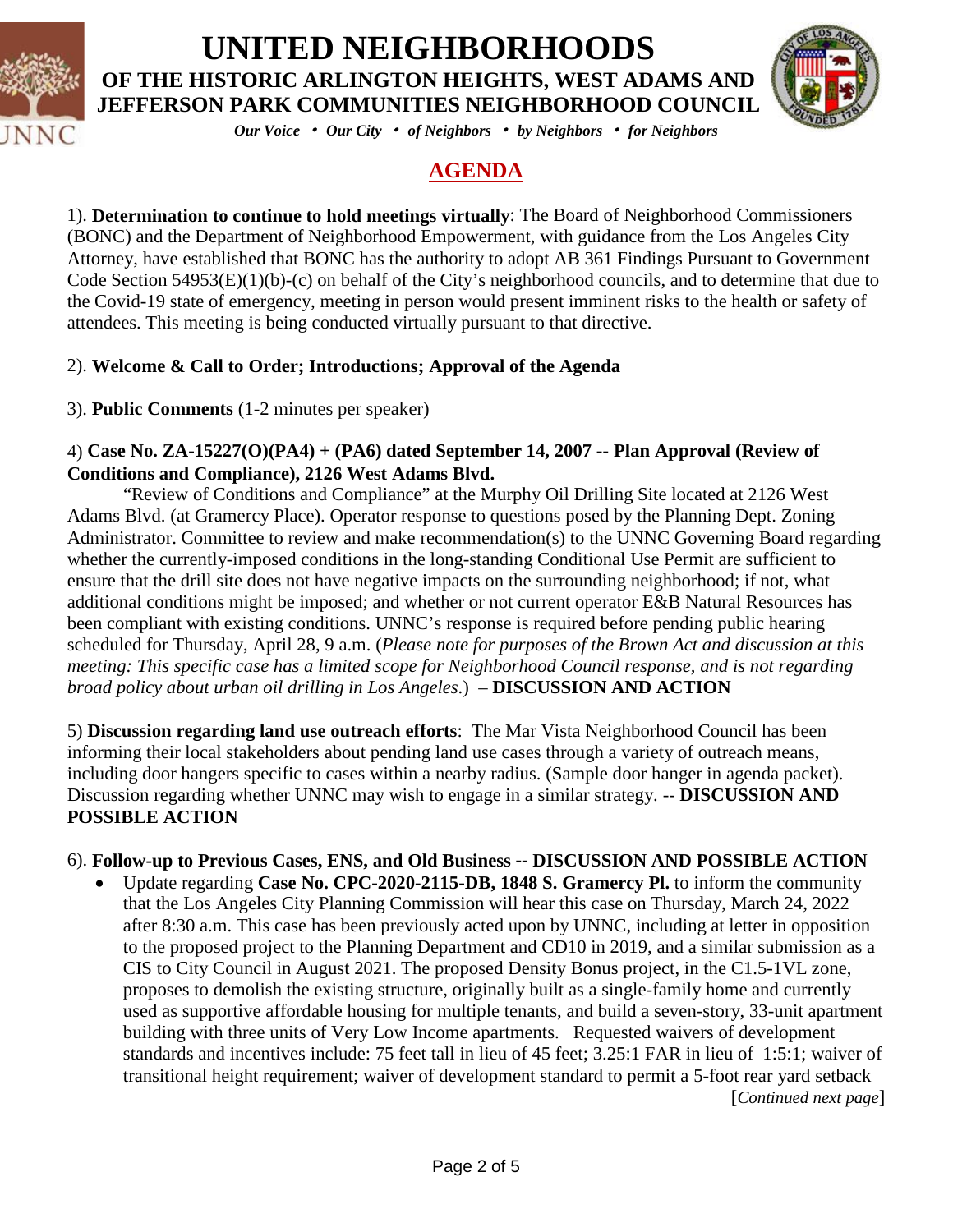



*Our Voice* • *Our City* • *of Neighbors* • *by Neighbors* • *for Neighbors*

in lieu of 19 feet; waiver of development standard to permit allow if landscape buffer of 0 feet; waiver of development standard to allow a commercial frontage of 10 feet in lieu of 17.5 feet; waiver to reduce open space to 1,500 square feet in lieu of 3,700 square feet; ground floor height of 10 feet 5 inches in lieu of required 14 feet; 12-foot passageway in lieu of the required 20 feet; and side yard setbacks to range from 0 to 5 feet in lieu of required 10 feet.

### 7). **Adjourn**

*Time allocations, if any, for agenda items are approximate and may be shortened or lengthened at the discretion of the Chair*

**Future Meetings**: The next scheduled meeting of the UNNC Planning & Zoning Committee is Wednesday, April 6, 2022 at 7 p.m., subject to cancellation if no agenda items. *(Standing Planning & Zoning Committee meetings are held on the 1<sup>st</sup> and 3<sup>rd</sup> Wednesdays of every month, currently via Zoom.*)

Comments from the public on agenda items will be heard only when the respective item is being considered. Comments from the public on other matters not appearing on the agenda that are within the Board's or Committee's jurisdiction will be heard during the General Public Comment period. Please note that under the Brown Act, the Board or Committee is prevented from acting on a matter that you bring to its attention during the General Public Comment period; however, the issue raised by a member of the public may become the subject of a future Board or Committee meeting. Public comment is limited to 1 minute per speaker, unless waived by the presiding officer of the Board or Committee. At this virtual meeting, when prompted by the presiding chair to provide public input, members of the public will be requested to dial \*9 or use the Raise Hand option on the computer, to address any agenda item before the Committee takes an action on an item.

**Further AB 361 Updates**: Public comment cannot be required to be submitted in advance of the meeting, only real-time public comment is required. If there are any broadcasting interruptions that prevent the public from observing or hearing the meeting, the meeting must be recessed or adjourned. If members of the public are unable to provide public comment or be heard due to issues within the Neighborhood Council's control, the meeting must be recessed or adjourned.

The agendas for the UNNC meetings are normally posted for public review at some locations that are currently closed due to the COVID-19 crisis. However, this agenda is posted at the following location: South Seas House, 2301 West 24<sup>th</sup> Street, Los Angeles 90018. The agenda is also posted at the UNNC's official website at [www.UNNC.org.](http://www.unnc.org/)where you can also sign up to be notified of future meetings and events. Stakeholders may also subscribe to the City of Los Angeles Early Notification System (ENS), through the City's website at [https://www.lacity.org/government/subscribe-agendasnotifications/subscribe-other](https://www.lacity.org/government/subscribe-agendasnotifications/subscribe-other-meetings-agendas-and-documents)[meetings-agendas-and-documents,](https://www.lacity.org/government/subscribe-agendasnotifications/subscribe-other-meetings-agendas-and-documents) to receive notices for UNNC meetings (and other government entities). For more information, you may also contact the President of UNNC, at [president@UNNC.org](mailto:president@UNNC.org) or at 323-731-8686.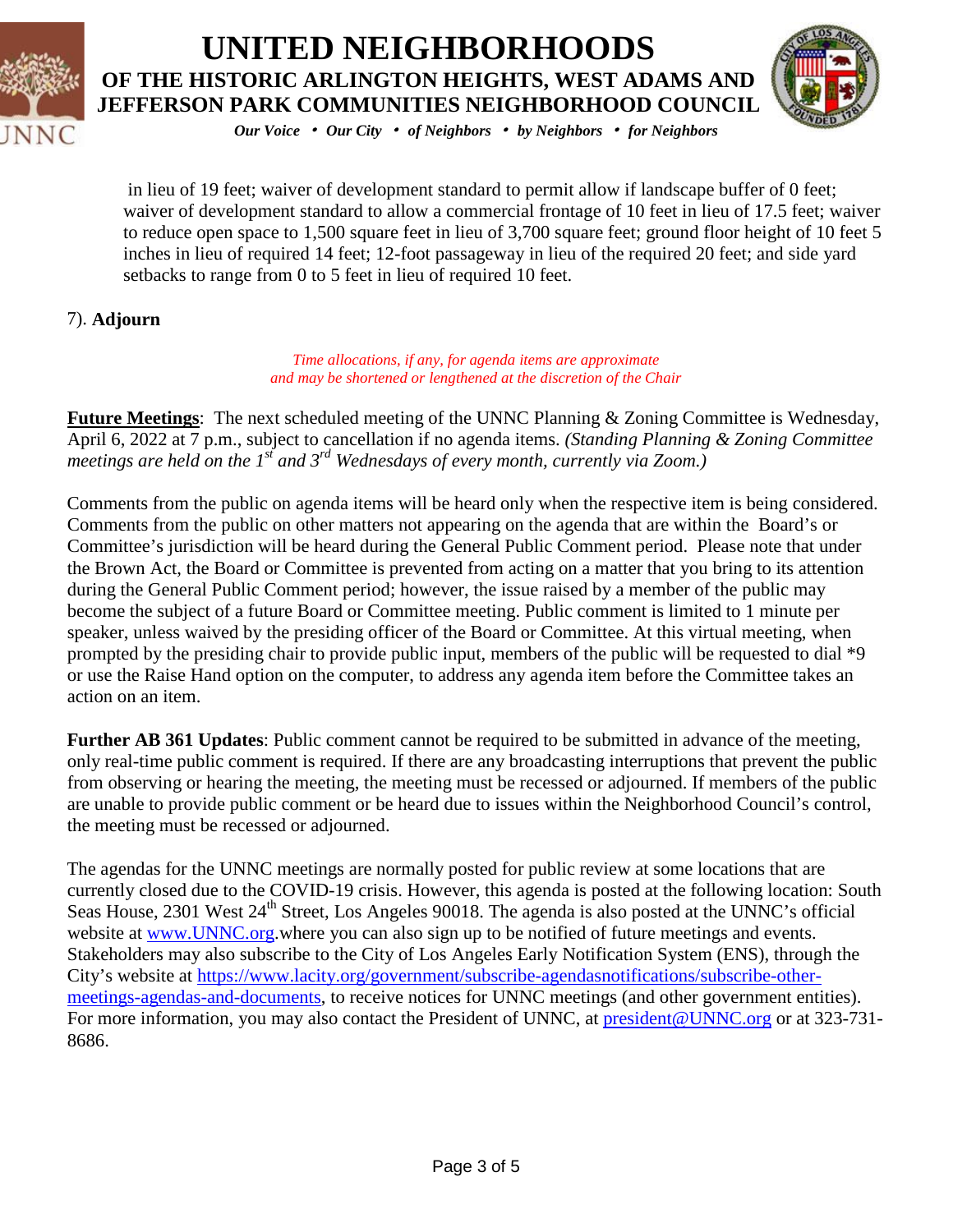



*Our Voice* • *Our City* • *of Neighbors* • *by Neighbors* • *for Neighbors*

**Please note**: All UNNC stakeholders are invited to participate in UNNC Standing Committee meetings. UNNC's Governing Board appoints Committee Chairs and Co-Chairs annually; these positions are open to all stakeholders. Per UNNC practice and policy, all stakeholders present at a Standing Committee meeting, including members of UNNC's Governing Board, are considered to be members of that committee for the duration of that meeting, and may equally participate, including by making motions and voting. Any action taken at the meeting is only a recommendation to the Governing Board; no Standing Committee may act on behalf of the Governing Board without prior authorization. UNNC's Governing Board members may be in attendance at its Standing Committee meetings as participants or observers. Per the California Open Meetings Act ("The Ralph M. Brown Act"), in accordance with Government Code Chapter 9 / meetings [54950 - 54963], Section 54952 (b), UNNC's Standing Committees are "legislative bodies" for the purposes of this Chapter. And, in accordance with Section 54952.2. (c) (6), nothing in this section prevents the attendance of a majority of the members of a legislative body at an open and noticed meeting of a standing committee of that body.

#### **Telecommunication Relay Services**

Telephone communication is one of the most important forms of communication in society today. Due to advancements in technology, telephone devices have evolved with new services and capabilities. Individuals who are deaf and hard of hearing, and individuals with a speech disability are following these trends and are rapidly migrating to more advanced telecommunications methods, both for peer-to-peer and third-party telecommunications relay service (TRS) communications.

Telecommunications Relay Service is a telephone service that allows persons with hearing or speech disabilities to place and receive telephone calls. TRS is available in all 50 states, the District of Columbia, Puerto Rico and the U.S. territories for local and/or long distance calls. TRS providers – generally telephone companies - are compensated for the costs of providing TRS from either a state or a federal fund. There is no cost to the TRS user. What forms of TRS are available? There are several forms of TRS, depending on the particular needs of the user and the equipment available: TRS includes: Text to Voice TIY-Based TRS; Speech-to-Speech Relay Service; Shared Non-English Language Relay Service; Captioned Telephone Relay Service; Internet Protocol Relay Service; and Video Relay Service.

Please visit this site for detail descriptions: <https://www.fcc.gov/consumers/guides/telecommunications-relay-service-trs>

Don't hang up! Some people hang up on TRS calls because they think the Communications Assistant (CA) is a telemarketer. If you hear, "Hello. This is the relay service .. . " when you pick up the phone, please don't hang up! You are about to talk, through a TRS provider, to a person who is deaf, hard-of-hearing, or has a speech disability.

If you have limitations hearing or speaking a specially-trained CA can relay telephone conversations for all of your calls. In California, dial 711to reach the California Relay Service (CRS). If you prefer having your calls immediately answered in your mode of communication, dial one of the toll-free modality- and language-specific numbers below. The call will be routed to the CRS provider.